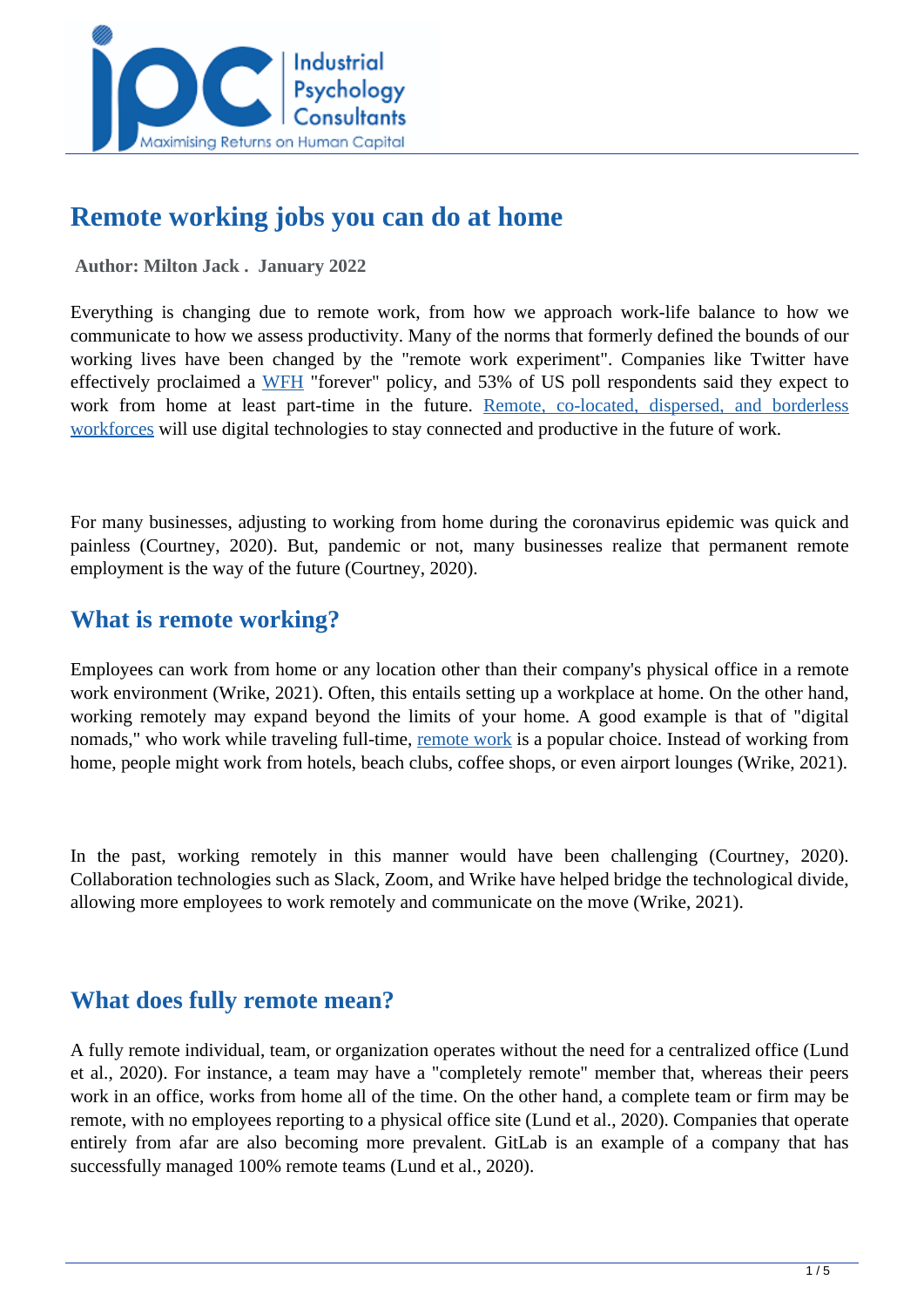

## **What does hybrid work mean?**

The structure of a typical workplace is combined with the flexibility of remote work in [hybrid remote](https://www.wrike.com/blog/introducing-hybrid-team-management/) [work](https://www.wrike.com/blog/introducing-hybrid-team-management/) (Wrike, 2021). Employees in a hybrid work environment can work from home several days a week while simultaneously visiting a physical workplace when necessary. "But why would someone want to be a hybrid worker?" you might wonder.

At the same time as the worldwide COVID-19 epidemic drove employees into temporary home offices, it also shifted many global workers' day-to-day duties. The Brookings Institution estimates that over 23 million working parents in the United States do not have access to a child care provider. Working parents can benefit from more workplace flexibility when daycare is unavailable (Courtney, 2020).

A hybrid work environment considers the reality of employees' changing obligations at home and the "Next to Normal" of socially separated workplaces, staggered work times, and enhanced hygiene procedures (Courtney, 2020).

# **Why is there a shift in perception of remote work?**

People's perceptions about remote employment have changed dramatically in a very short period. This is partly due to advances in technology and technologies that enable people to work from anywhere.

Flexibility and remote working were once considered more of a "bonus." HR executives are now aware that firms with flexible remote work practices are more likely to [recruit and retain top talent.](https://www.mckinsey.com/featured-insights/future-of-work/whats-next-for-remote-work-an-analysis-of-2000-tasks-800-jobs-and-nine-countries) In fact, 80% of workers stated that if given a choice between two identical employment offers, they would choose the one that offered more flexibility.

An age gap amongst employees might also be to blame for the shift in the attitude of remote working. Millennials and Gen Z employees have a different perspective on remote work than their elders (Lund et al., 2020). According to CNBC, three-quarters of Millennial and Gen Z managers say they have members of their team who work from home a significant portion of the time. After the epidemic, many workers in this broad age range said they plan to continue working from home at least part-time (Lund et al., 2020).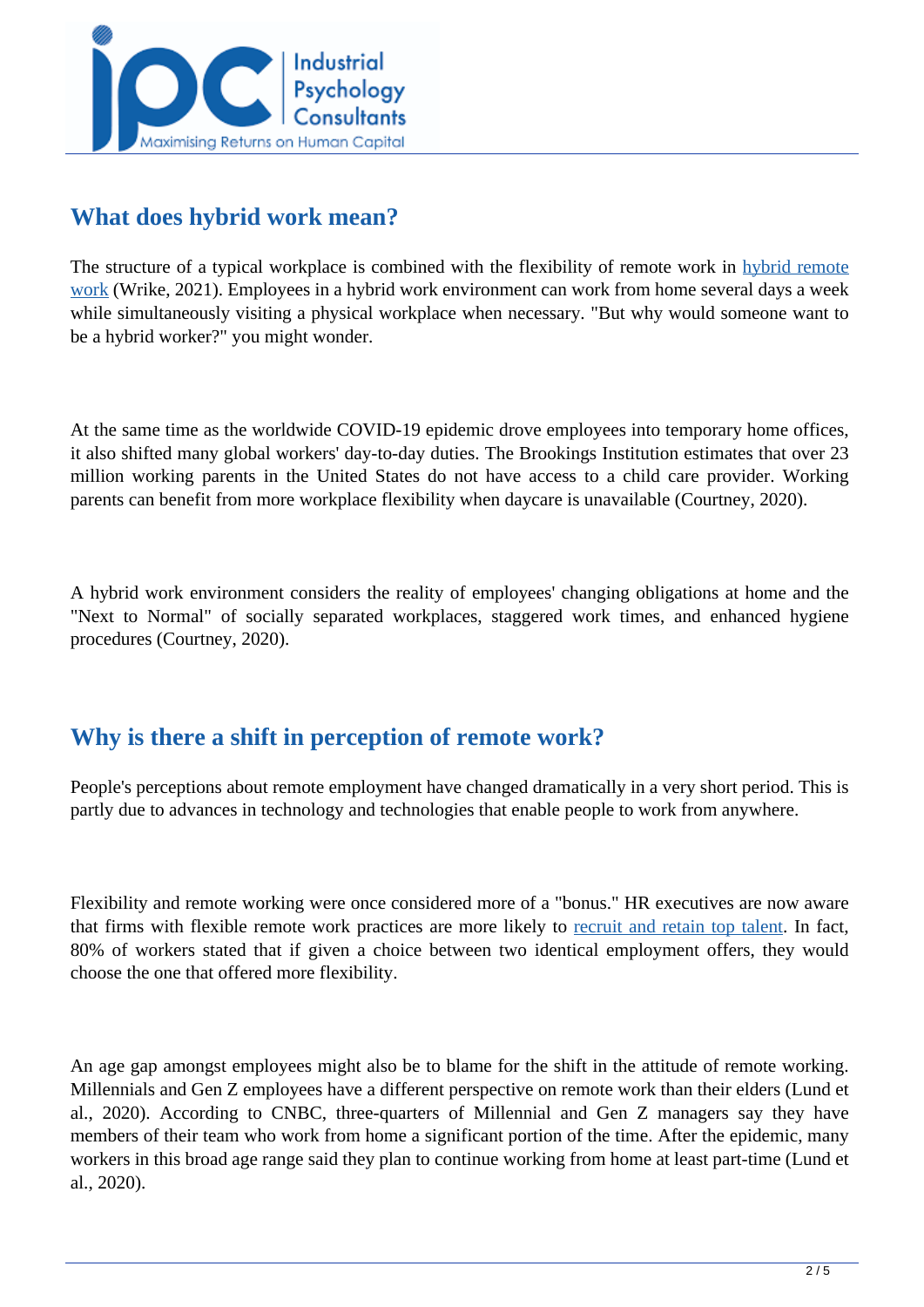

Of course, the Coronavirus is the elephant in the room, and it's a big reason why some businesses are looking at remote work differently than they used to (Lund et al., 2020). Many businesses formerly had strict "no work from home" policies. However, when the epidemic made office work impossible, these businesses were compelled to reconsider their positions and implement employee work-from-home policies for the first time (Lund et al., 2020).

## **Types of remote working from home jobs**

[Remote working](https://www.mckinsey.com/featured-insights/future-of-work/whats-next-for-remote-work-an-analysis-of-2000-tasks-800-jobs-and-nine-countries) is a viable alternative for organizations in various sectors. Businesses and employment types where most of the work may be done online or on a local device are frequently eligible for remote work. Jobs that need most work to be physically present are not generally suited to remote work.

Flexjobs (2020) has selected the five most popular roles for remote workers:

- Accountant
- Engineer
- Teacher/Tutor/Instructor
- Writer
- Consultant

## **Examples of Companies Switching to Long-Term Remote Work**

Below are organizations that have made a move to long-term [remote employment](https://www.flexjobs.com/blog/post/companies-switching-remote-work-long-term/) according to the FlexJobs database (2021):

### *1. Adobe*

Adobe is a software business that specializes in customer-focused web-based applications and content development solutions. It is an innovative company with a wide range of goods and solutions. The firm is dedicated to creating a wonderful workplace for its employees.

**Remote work plans:** Employees will be able to work from home for around half of the time and at the office for the rest.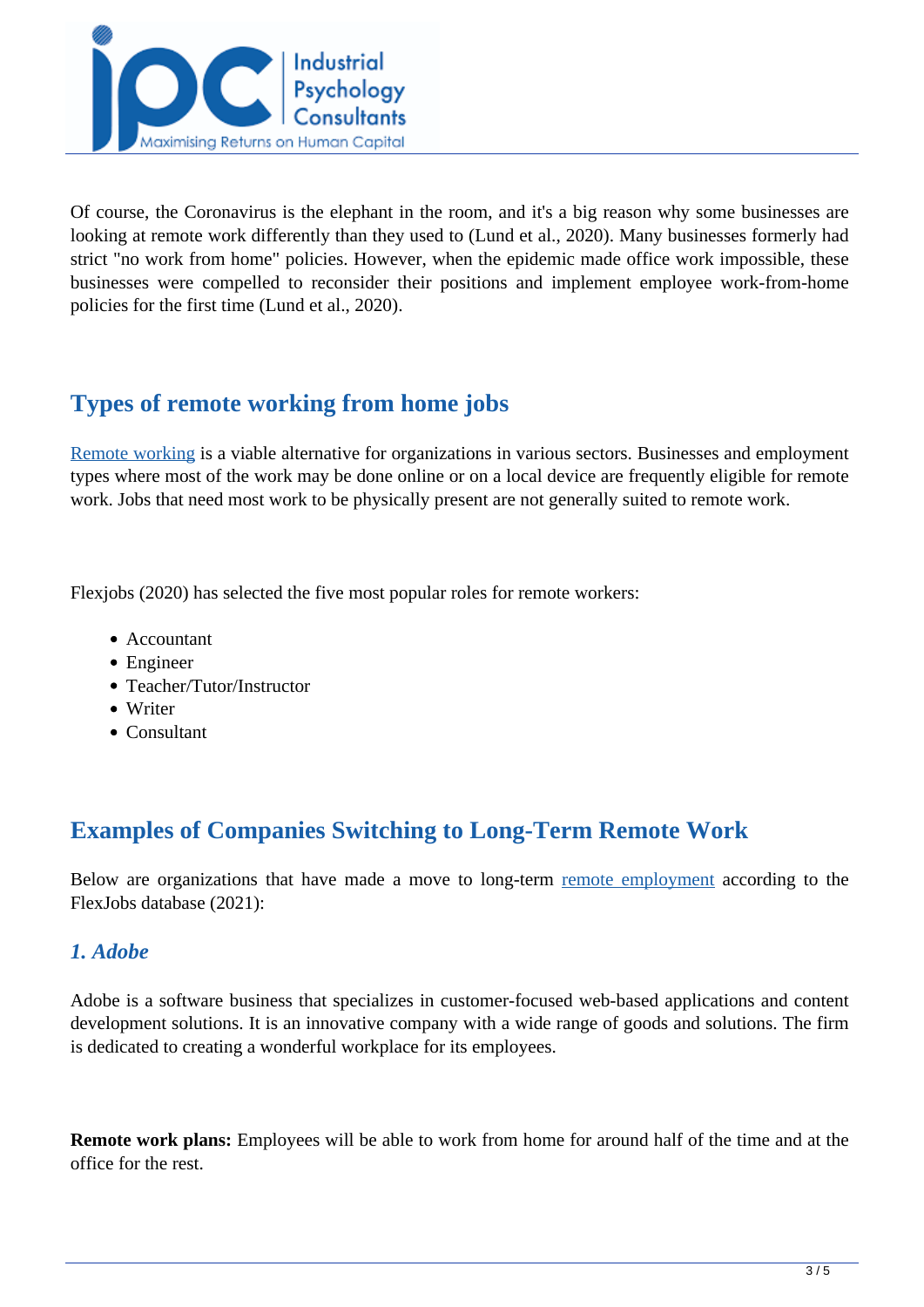

#### *2. Dropbox*

Dropbox allows individuals and businesses to sync files share, and collaborate on projects from anywhere at any time.

**Remote work plans:** Dropbox will allow all workers to work from home on an ongoing basis. Existing office space will be transformed into Dropbox Studios, where users will choose whether or not to work.

### *3. Facebook*

Facebook, which was founded in 2004, is the world's largest social media network, with over 2.6 billion monthly active members.

**Remote work plans:** Facebook stated in June 2021 that employees would be able to work from home permanently.

### *4. Ford Motor Company*

Ford Motor Company, headquartered in Dearborn, Michigan, was formed in 1903 and has grown to produce better technology, a more sustainable environment, and stronger communities.

**Remote work plans:** Employees will work from home with flexible hours forever. When appropriate, hybrid work will be implemented for group meetings and projects.

*Locally in Zimbabwe, we have organizations in the NGO and private sector adopting these same measures choosing from fully remote working and hybrid remote working.* 

#### **Conclusion**

Long after COVID-19 is defeated, some types of [remote work](https://www.mckinsey.com/featured-insights/future-of-work/whats-next-for-remote-work-an-analysis-of-2000-tasks-800-jobs-and-nine-countries) are likely to remain. This will necessitate several changes, including increased digital infrastructure investment, office space release, and structural changes in cities, food services, commercial real estate, and retail. It also runs the danger of exacerbating disparities and causing additional psychological and emotional stressors, including isolation, among employees. For most businesses, allowing workers to work outside of the office will need the [re-](https://www.mckinsey.com/featured-insights/future-of-work/whats-next-for-remote-work-an-analysis-of-2000-tasks-800-jobs-and-nine-countries)